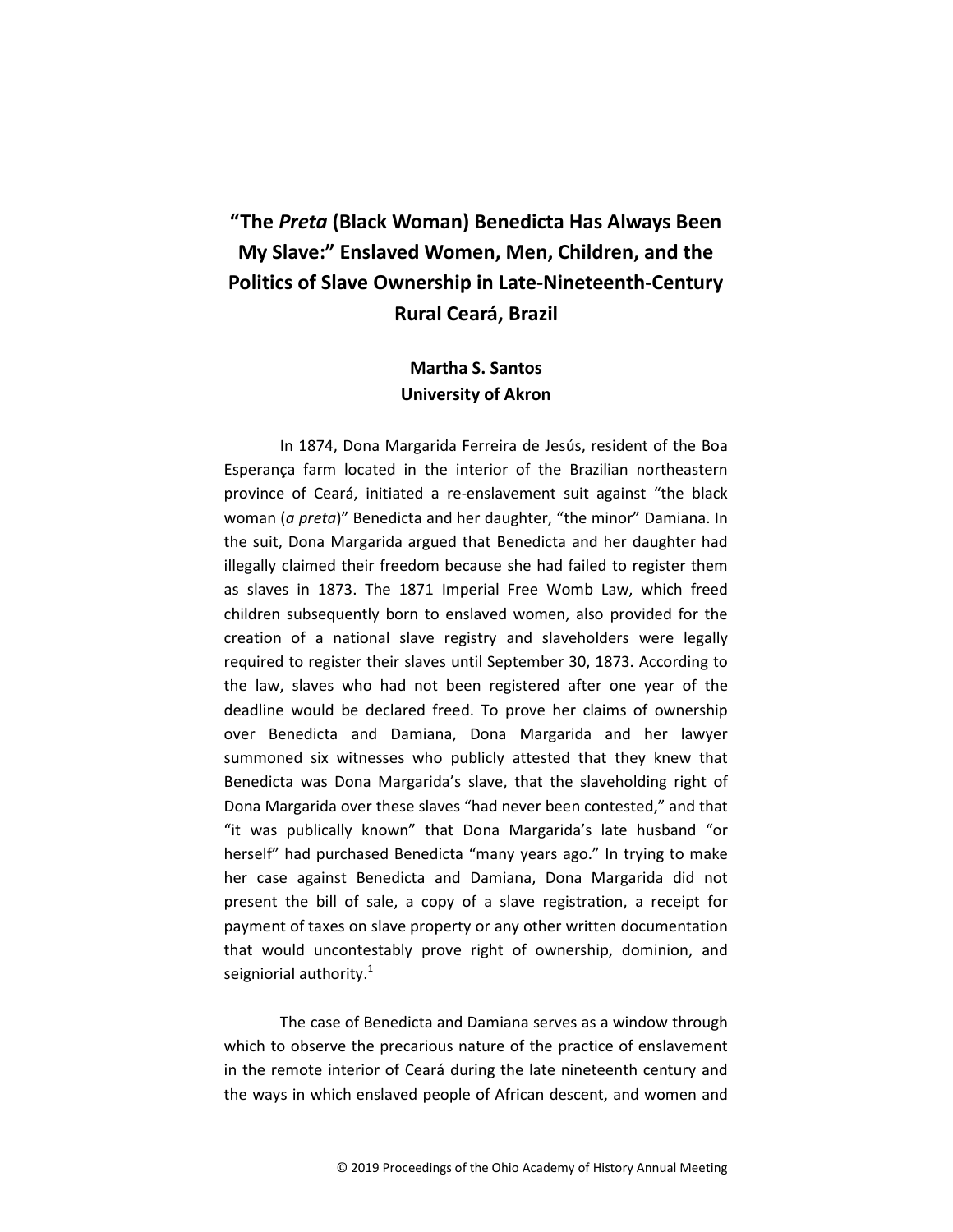children especially, opened opportunities for freedom. Placing the situation of Benedicta and Damiana in its Northeastern regional milieu and in the imperial context of the Brazilian monarchy, this paper examines the factors that explain the tenuous hold that  $\mathcal C$ earense<sup>2</sup> slave owners exercised over enslaved people, and particularly women and children who represented the majority of the slave work force in interior municipalities and in the province as a whole. While I argue that the legal uncertainty or blurring between slavery and freedom that characterized nineteenth-century Brazilian slavery was also observable in rural Ceará, the local features of the institution of slavery in this drought-prone landscape, including small slaveholding units, joint slave ownership, and the high mobility of slaves, made slave owners' hold on their captives unstable and inefficient. Through a special focus on enslaved women and boys younger than 15 years of age, this paper also argues that enslaved people used the conditions of their enslavement to create their strategies for autonomy and freedom. Some female slaves and enslaved children made themselves indistinguishable from freed women and children and drought refugees, demanded their right to freedom at strategic moments in the legal undoing of slavery, and created networks of protection and support, including the reestablishment of ties between slave mothers and children who had been separated by their masters. This paper reflects on how the politics of enslavement and the politics of precariousness that have been studied in the Brazilian Southeast, South, and the Imperial court functioned in the hinterlands context of the Northeast and the ways in which people in captivity contributed to the destabilization of slavery in the late nineteenth century.<sup>3</sup>

A growing body of scholarly work on slavery in the backlands of the Brazilian Northeast has begun to fill huge voids in our understanding of this institution in regions with declining or non-plantation economies—locales that had been left largely unstudied by the previous historiographical focus on plantation, mining, and urban slavery in Central and Southern Brazil. We are learning how the demographic structure of the slave populations in many hinterlands locations coupled to the focus on production for internal markets made it possible to reproduce slavery without reliance on the transatlantic slave trade since the late eighteenth century and into the mid-nineteenth century.<sup>4</sup> Thanks to the scholarly emphasis on slave family formation, we are also finding out that some enslaved people were able to create family and fictive-kin networks while in captivity.<sup>5</sup> Yet, while these studies demonstrate the development of creole slave populations in the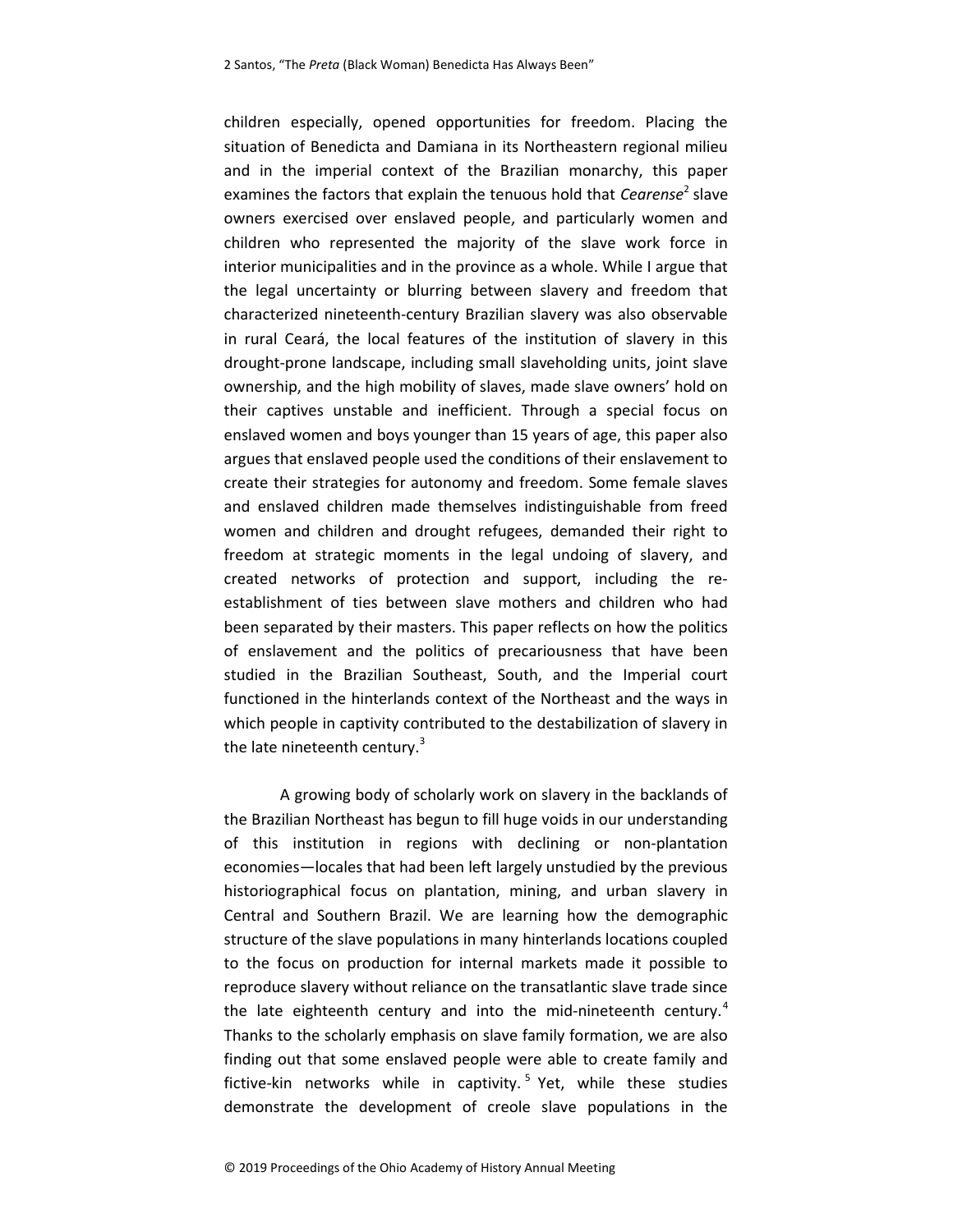backlands, with a few exceptions, they fail to examine the ways in which slave masters sustained their right to slave property, especially during the second half of the nineteenth century. These years were characterized by the gradual dismantling of the institution of slavery and the increasing de-legitimization of the practice in Ceará, in Brazil at large, and throughout the slaveholding Americas. The already smallscale enslaved population of Ceará began to decline rapidly since 1850, when the illegal transatlantic traffic ended and when Northeastern provinces, and particularly Ceará, became the main suppliers of slaves sold to the more profitable economies of the Brazilian Southeast in the interprovincial trade. Crucially, enslaved men of the ages of 16 to 25 years old, constituted the majority of the slaves exported from Ceará, leaving behind a largely feminine and young enslaved population. Since the mid-1860s, the Imperial government began to take the first legislative steps towards emancipation as the country faced mounting international pressure and internal anti-slavery mobilization and rebellion. In Ceará, the abolitionist press and the abolitionist movement increasingly publicized their critiques of the "immorality of slavery," worked towards the emancipation of certain slaves, and aided slaves who run away to secure their freedom. Ceará abolished slavery in 1884, four years ahead of the 1888 Imperial Golden Law (Lei Aurea) that freed all slaves in Brazil.<sup>6</sup>

Until recently, the scholarship on slavery and freedom in the backlands had not addressed the specificity of the female slave experience and its links with reproduction and mothering for women of African descent who were at the center of the creolization and reproduction of the slave labor force during the nineteenth century. My latest article "Mothering Slaves" demonstrates that the type of slavery practiced in rural Ceará took advantage of both the productive and reproductive labor of enslaved women. Far from being employed only as household servants, female slave labor was central to the various economic activities, including cash-crop and subsistence agriculture, of the small-scale slaveholding units made up of one or two slaves that characterized the hinterlands. Moreover, enslaved women performed the childbearing and childcaring labor that was largely responsible for the persistence of the slave labor force at the provincial level until 1884. Yet, as in other creole societies of the Americas, slaveholding in Ceará disrupted the ties between enslaved mothers and their children.<sup>7</sup> Antonia Márcia Nogueira Pedroza's master's thesis "Desventuras de Hypolita" shows that illegal enslavement of Afro-descendant women and children was common in the *sertão* (or backlands). Nevertheless, at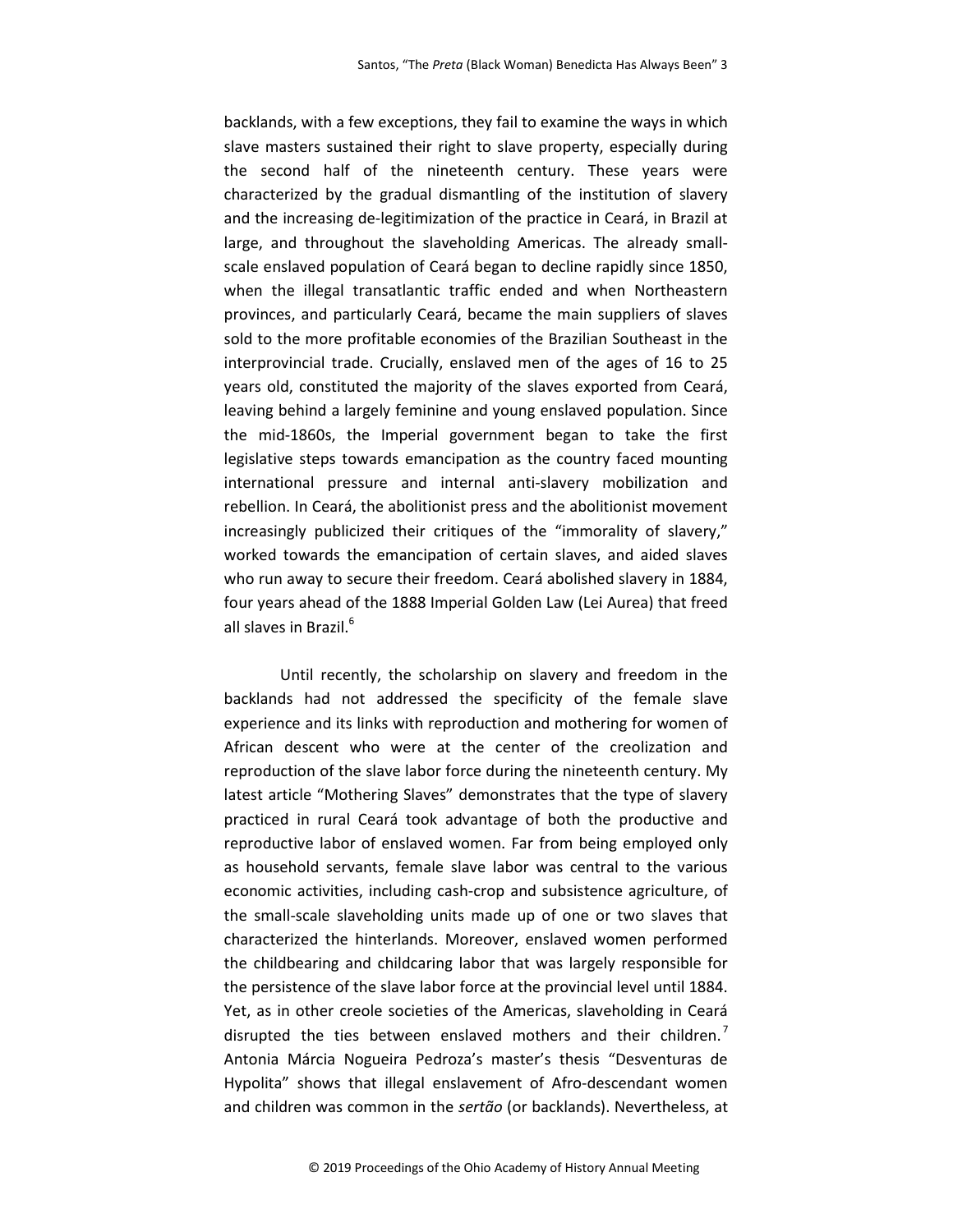least a few illegally enslaved women like Hypolita were able to use networks of interaction with freed and free peoples in markets and villages, patron-client ties with relatives and powerful local people who became their protectors, and the judicial system to sue for freedom for themselves and their children.<sup>8</sup> Still, much remains to be known regarding the experiences of slavery and freedom for people of African descent living in the slaveholding societies of backlands locales during the years when slavery faced an increasing crisis of legitimacy.

An initial look at the suit to re-enslave Benedicta and Damiana impresses the reader for the absence of legal documentation proving Dona Margarida's rights as a slaveholder and for the existence of only partial records. For instance, after Benedicta and Damiana's lawyer requested Dona Margarida to produce Benedicta's bill of sale, the elderly slaveowner presented a document that noted her husband as the person who purchased Benedicta, but it did not contain the signatures of the buyers and sellers and failed to demonstrate that she had paid the tax on slave purchases mandated by law since June of 1809, which conferred legitimacy to the transaction. Even more, given that Dona Margarida's late husband had been the buyer, Dona Margarida needed to present the *partilha* or record of the division of assets done after his death in order to prove her right of ownership, but she failed to produce that document as well. $9$ 

The lack of documentation regarding slave property was not unique to Dona Margarida or to others in the hinterlands of Ceará during this period. Indeed, scholarship based on parliamentary debates, legislation, and judicial cases centered on the Imperial court, the Southeast and Southern Brazil has demonstrated that the laxity regarding primary documents of ownership became institutionalized at the local and Imperial levels after 1831 when an imperial law prohibited the slave trade and traders continued a booming illegal business of importation and enslavement of Africans until 1850.<sup>10</sup> Beatriz Mamigonian has shown that the illegal enslavement of the so-called africanos livres [free Africans]<sup>11</sup> and their descendants, with the connivance of the Imperial state, generated an extraordinary vagueness in the production of documents proving ownership and identity of slaves, and made it difficult even to devise an effective means to tax masters for their enslaved property. Mamigonian's research reveals that the inclusion of the requirement to create a slave registry in the 1871 Free Womb Law was a departure from this ambiguous policy, designed with the goal of overcoming the instability of slave property in Brazil by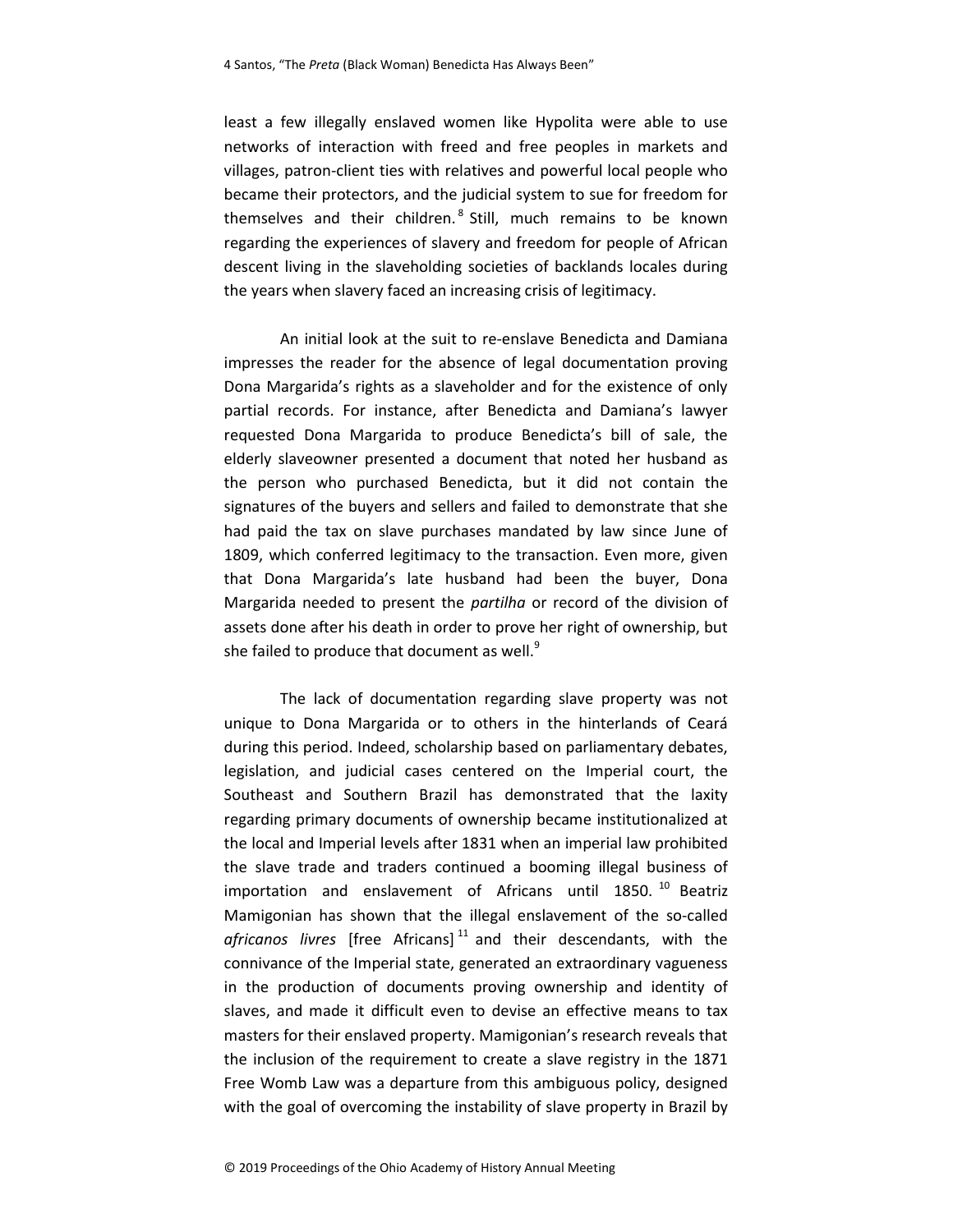finally granting the Imperial government the authority to register all those who had been maintained under illegal enslavement, their children and their grandchildren.<sup>12</sup> Yet, as Sidney Chalhoub has shown, the mandated registration of slaves took place at a very slow pace, as local representatives of the Imperial government deliberately delayed the execution of the law and in some rural municipalities failed to even implement it. $^{13}$ 

Within this context, as Chalhoub and Mamigomian have shown, the illegal enslavement of africanos livres was legitimated by custom, rather than law, and with the support of many different social groups.<sup>14</sup> The case of Benedicta and Damiana suggests that even in the predominantly creole slaveholding society of the Cearense interior, where the presence of africanos livres was minimum, slave owners could sustain their rights to property on social practice, or custom, rather than legal documents. According to the second witness that declared on behalf of Dona Margarida, it was "public knowledge" that she had "always" possessed these slaves. Clearly, this slave owner appealed to the idea that public opinion and reputation as a slave master of a particular person served as a means to prove right of property and dominion. The situation of the young girl Damiana is interesting because the witnesses presented conflicting information about her age—a matter of central importance after the passing of the 1871 Free Womb Law. The second witnesses attested that he knew that Damiana was born before 1871 "from his own knowledge," and that the girl had to be between 5 or 6 years of age." Yet, another witness mentioned that Damiana was three-years old. Dona Margarida's lawyer did not present Damiana's baptism registry, which would have proved her age and her slave status simply by listing the slave Benedicta as her mother, because in all likelihood she did not have it. Public knowledge that Benedicta was Damiana's mother seemed to have been enough for Dona Margarida to maintain the child in captivity, at least until  $1871$ <sup>15</sup>

Even though circumscribed to the rural context of Ceará, these findings have implications for our understanding of the ways in which the enslavement of people of African descent in the Americas actually operated on the ground. As Rebecca Scott has argued, "the existence of a set of laws declaring that persons could be owned as property did not, even in the nineteenth century, answer by itself the question of whether a given person was a slave. How was such status to be determined in everyday social life, and how was it determined if disputed in a court of law?" $16$  In the case of Ceará, the fact that some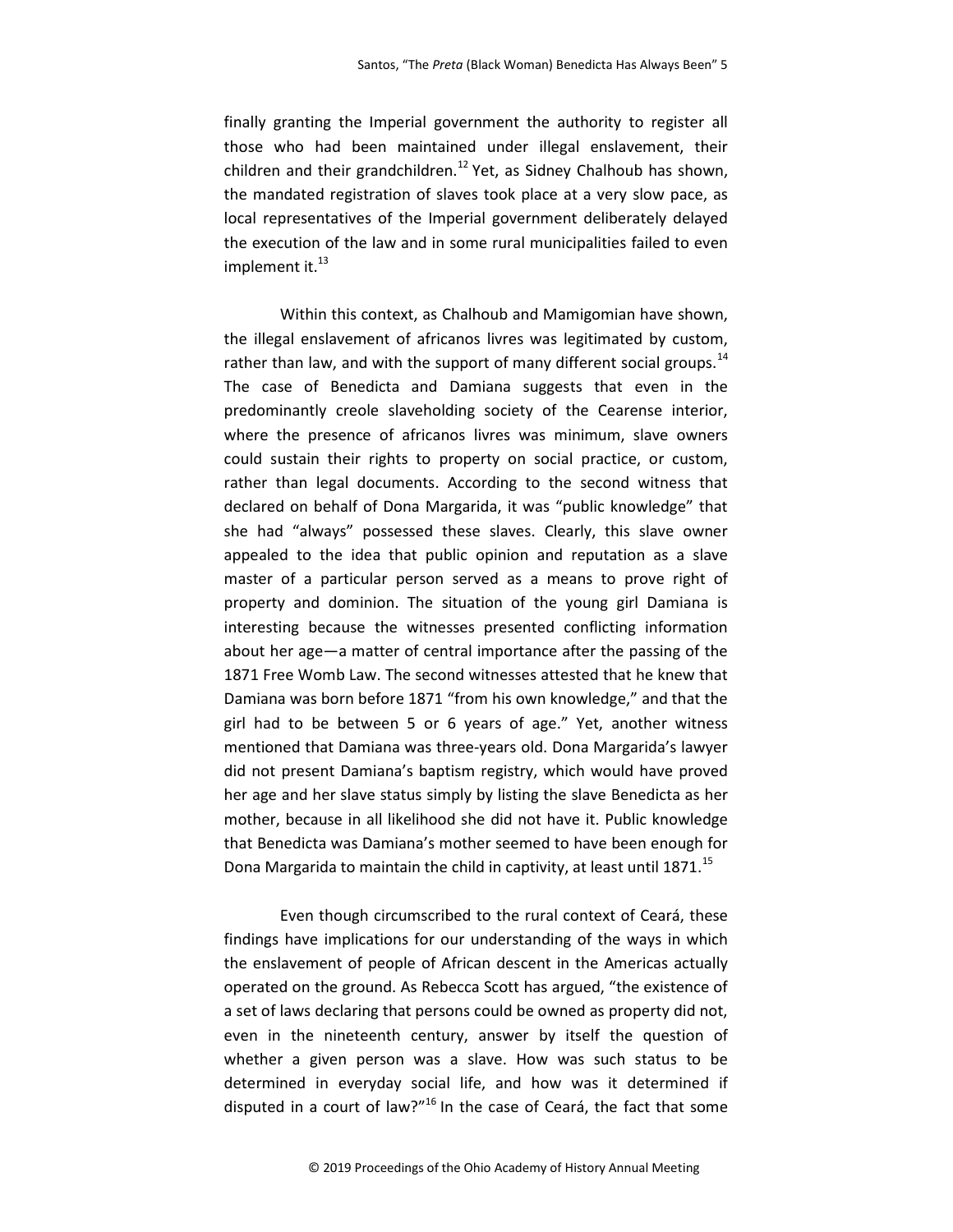slave owners like Dona Margarida did not even possess the legal documentation that in theory served as the guarantee of their right to enslave particular people underlines even more pointedly the importance of what Scott calls "social facts" in determining slave status.

Cearense small-scale slaveowners who owned only one or two slaves—representing the majority of slaveholders in backlands locations—were often poor farmers and ranchers, and many times illiterate. They used the predominantly female and young slave population to work in domestic tasks, including preparation of manioc flour and spinning cotton, in complementing family labor in the subsistence or small-scale commercial agriculture they performed in roças (plots planted with food staples), and in tending the livestock that they raised in corrals. Enslaved women also often provided nurturing labor for the large number of children of the slaveholding families. Evidently, in the Cearense interior, poor slaveholders relied heavily on the labor of their one or two slaves for their own survival. $^{17}$  The case of Benedicta is illustrative of this reality. Dona Margarida was an elderly slaveholder who lived with Benedicta and Damiana in the Lugar Boa Esperança. While the re-enslavement suit does not give us much information on Benedicta's occupations, it does state that Dona Margarida depended on Benedicta to travel to the village and to derive the sustenance for her household. It is possible that Benedicta sold surpluses of beans, manioc, corn, or prepared foods in the village, or, like other enslaved and freed women of color in the hinterlands, she could have sold sweets or cotton hammocks that she made herself.<sup>18</sup> In any case, it is clear that Dona Margarida was a senhora de poucas posses or a master of small means who, similarly to the poor slaveholders of the Vale do Paraíba that Keila Grinberg analyzed, were in precarious economic and social conditions and could not afford to lose the property that they considered theirs without losing their own livelihoods.<sup>19</sup>

The rural society in which small-scale slave owners like Dona Margarida lived remained in frontier-like conditions into the late nineteenth-century—a characteristic that contributed to the tenuous legal hold they had over their captives. Communication and transportation were difficult given the distance between small farms and villages, the lack of roads and the poor quality of those that existed. Likewise, even though the process of Imperial state formation accelerated since 1850, seats of municipal councils, police districts, local courts, Catholic churches, and most importantly, notary offices, were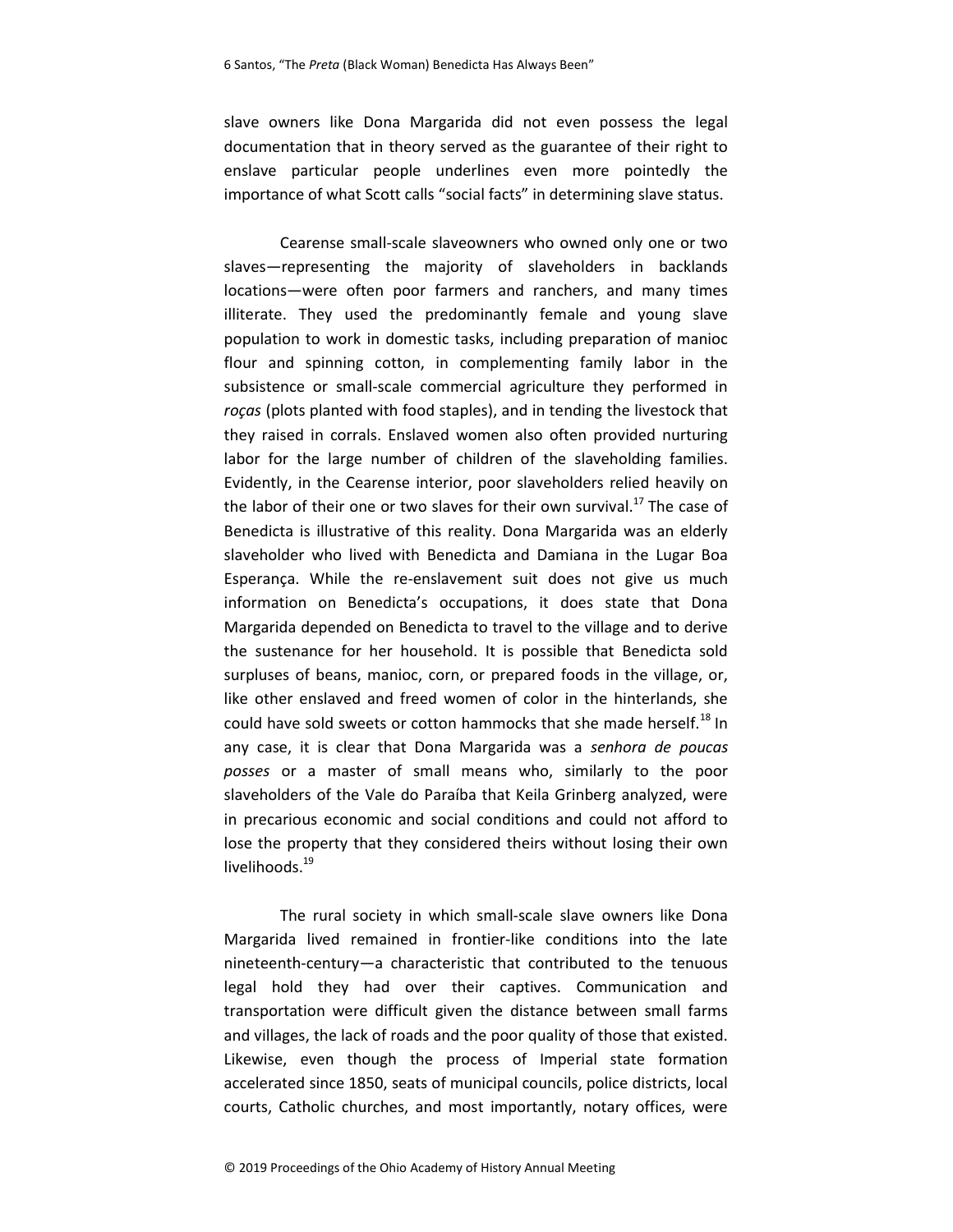few and often located in far-away locations. This created a situation in which finding out about changing legislation, registering slave property, paying slave taxes, notarizing documents and complying with regulations could be difficult for some slave owners.<sup>20</sup> In the case of Dona Margarida, her land was located nine leagues from the village of Souré, and her nearest neighbors lived about one league away from her house. According to one of the witnesses in the case, given her age and isolation, Dona Margarida actually relied on the slave Benedicta and her daughter Damiana for information. In fact, this is the reason she cited for not knowing that she needed to register her slaves after the passing of the Free Womb Law in  $1871.<sup>21</sup>$ 

Another facet that contributed to the precarious legal state of slaveholding in the interior of Ceará was the practice of co-owning slaves by various slaveholders or jointly holding shares or "portions" on the value of one slave. This was common in rural Ceará, given the peculiarities of the Brazilian inheritance system. According to Brazilian inheritance laws, both spouses held equal shares in matrimonial property. The rules of ab intestato or intestate succession—the major form of devolution in Brazil—sought to guarantee the instantaneous transmission of each parent's property to the legitimate offspring of a person or a married couple. Thus, inheritance took place after the passing of each spouse.<sup>22</sup> Given that many families of slave owners had numerous children and grandchildren and owned only a small number of slaves, the inheritance system divided that enslaved property among many heirs or between the surviving spouse and heirs, and several coowners chose to share ownership over their slaves. Such arrangements as recorded in partilhas could become proof of ownership of slaves, in absence of other documents.<sup>23</sup>

The case of the slave Joaquina illustrates how this legal practice contributed to the precarious legal hold that some slaveowners had over those they claimed as property. Like Benedicta, Joaquina ran away from her master, Francisco Chagas Neponucemo e Silva in 1874 and claimed her freedom by arguing that he had failed to comply with the slave registry requirement of the 1871 Free Womb Law. In his reenslavement suit against Joaquina, Neponucemo e Silva, a merchant from the mountainous village of Maranguape, tried to prove that he had claims of ownership over Joaquina since October 15, 1873. He presented the partilha of the estate of João Neponucemo da Silva Canguçu, Francisco's brother and father-in-law. The document stated that Francisco received a portion worth Rs. 583,134 on the value of the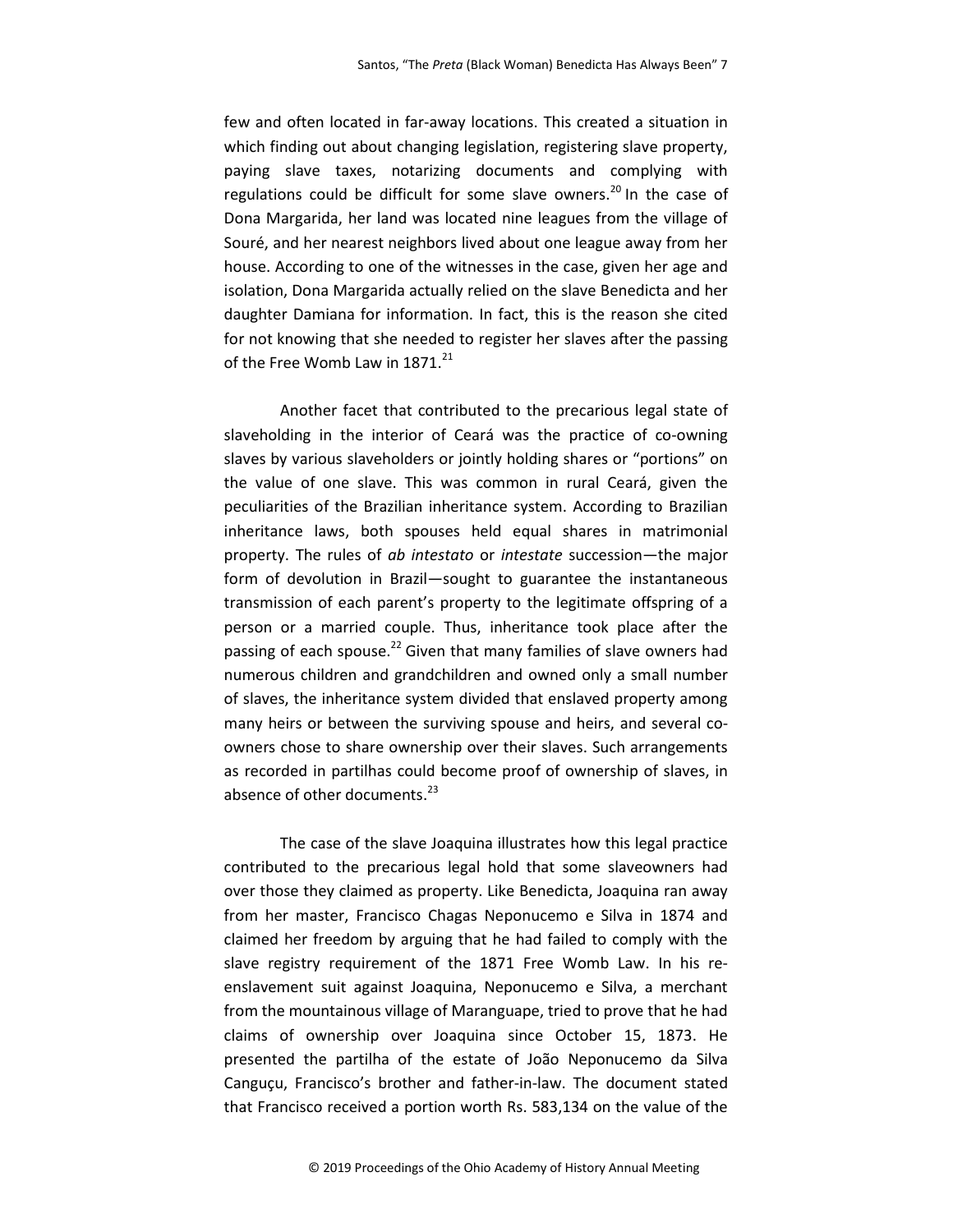slave Joaquina, and that he held this slave jointly with Francisco Anastacio Tabora, another co-proprietor. In his deposition, Francisco Chagas claimed that Francisco Anastacio was in charge of the slave during the year of 1873, and that he was absent from Maranguape at the time, and therefore not able to register the slave Joaquina on time to meet the deadline established by the 1871 law.<sup>24</sup>

Sharing ownership over slave property could lead to conflicts regarding the right of possession of particular slaves and to a precarious type of seigniorial dominance. This is made evident in an 1858 letter to the editor of the Araripe newspaper, which details the contested claims of two different co-slave owners over the lives of an enslaved woman named Josefa and her five children. According to the letter, in 1827, Antônio Pereira Bezerra and his wife Dona Teresa, who lived in the province of Piauí, purchased the slave Josefa and her daughter "of young age." The sellers―the brothers Bartolomeo Ferreira de Oliveira and Pedro Ferreira de Oliveira, the eldest sons and heirs of the smallholder Antônio Ferreira de Oliveira who co-owned the slaves at the time of his death—sold Josefa and her baby to settle their father's debts. Antônio Pereira died in 1844 and his wife Dona Teresa drew up a postmortem inventory that listed Josefa and her now five children as property that had belonged to the couple. In the beginning of 1857, according to the letter, Manuel Saraiva de Menezes persuaded the younger sons and also heirs of Antônio Ferreira de Oliveira to reclaim Josefa and her children as their property, arguing that the original sale was illegal because they were also co-owners and had not been consulted. Manuel Saraiva de Menezes then maneuvered to purchase the six slaves. Even more, Saraiva de Menezes proceeded to get an illegal order, signed by the ex-municipal judge of the township of Saboeiro, to repossess Josefa and her children. Saraiva, aided by a police squad, invaded Dona Teresa's house, where Josefa and her children were making manioc flour, to take the six slaves into custody. Dona Teresa's sons and sons-in-law managed to repeal them, but later on, Saraiva returned with another order and a bigger police force to attempt to take Josefa and her children. Dona Teresa had already sent the six slaves to her house in Jaicós, but Saraiva managed to get the authorities to draw up another inventory that listed these slaves as property that he held jointly with his compadre (or his child's godfather) Francisco de Abreu Barros.<sup>25</sup>

Another feature of the practice of enslavement in the hinterlands, which affected the ability of masters to effectively maintain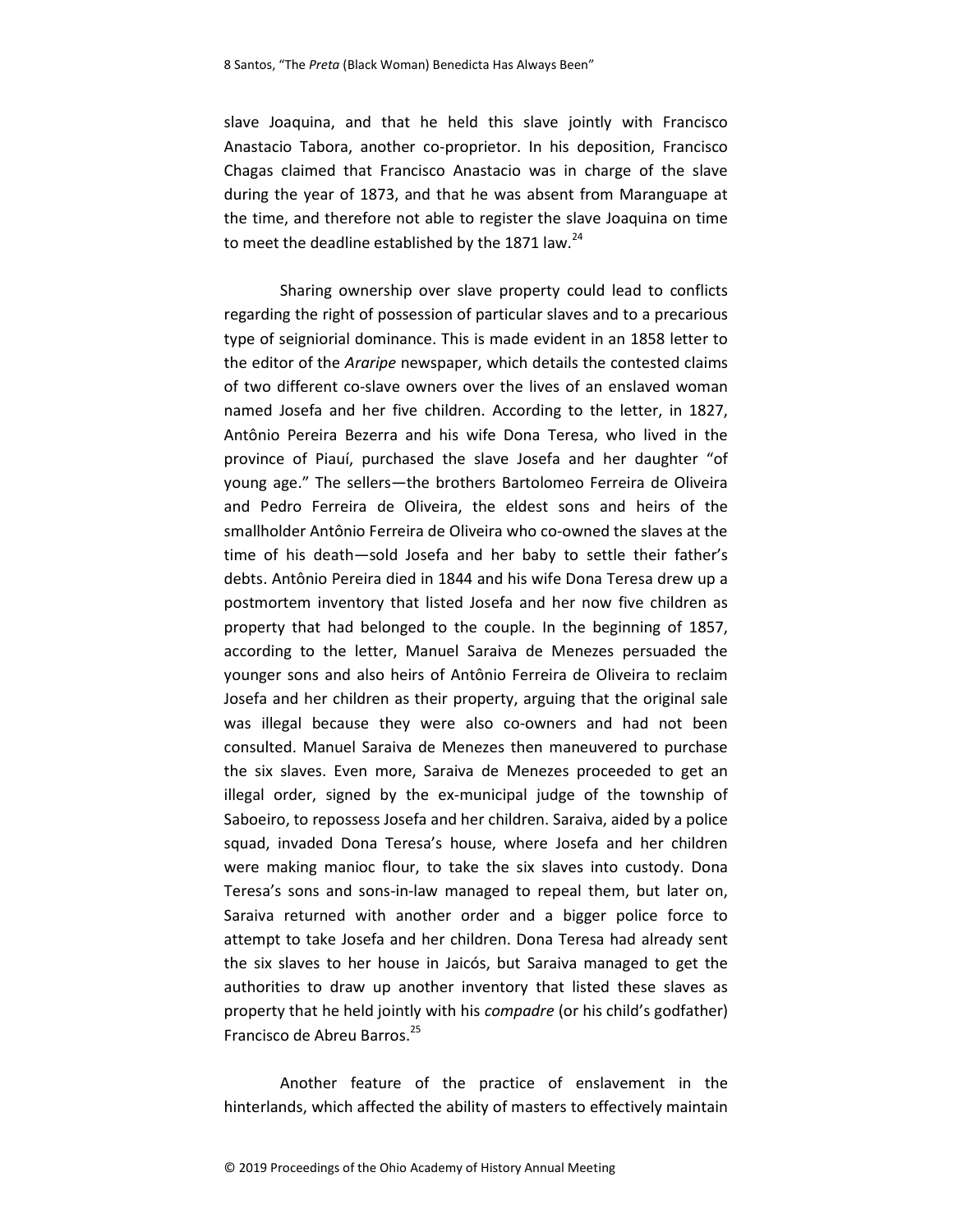continuous control and authority over their slaves was the high degree of mobility and even autonomy that characterized the day-to-day lives of captives. Enslaved men and also women often moved about alone in the properties of their masters, in the cases of large estates, and traveled to the villages on their own to take care of business for their masters or for themselves. During the summer months and droughts that occurred periodically in the interior, cattle raisers moved their animals to the fresh serras or elevated areas within each municipality, and when they had slaves, they took their captives with them.<sup>26</sup> Likewise, sharing ownership over several slaves might have meant that in practice, enslaved people had to move about, most likely on their own, between different masters' households.

The onslaught of the Great Drought of 1877-79, which disrupted livelihoods especially among small farmers and ranchers and which claimed the lives of at least 127,243 Cearenses created a situation of extreme dislocation and human movement that included enslaved peoples as well as freed and poor free people. The length and severity of the Great Drought, coupled with self-serving and inadequate municipal, provincial, and Imperial responses to the crisis contributed to the death toll, extreme deprivation, and displacement associated with this climatic phenomenon. During these years, thousands of dispossessed drought refugees, called retirantes, migrated from the backlands to the mountaintops or the coast, and others to the Amazon basin—especially the provinces of Pará, Amazonas and Maranhão—to work in rubber plantations.  $27$  A recent study on drought-related migration demonstrates that while many of the retirantes were free or freed people, slaves were also part of this group.<sup>28</sup> Indeed, according to newspaper accounts, some impoverished slave owners even abandoned their slaves and released them to find a way of survive on their own.<sup>29</sup> But even more importantly, in the widespread and chaotic movement of people generated by the drought, the identities of enslaved, freed and free peoples became blurred. This is possible to observe in the following ads from 1877 which offered rewards for the capture of two run-away female slaves, one named Jacintha and the other Raymunda.

> On the fourteenth day of this month, my slave Jacintha run away. She is twenty-four years old, of regular height and full body, of regular face if not because she has large cheeks, with long and curly hair, big eyes, flat nose, regular mouth with big lips, of pardo color. She speaks slowly. She has her shoulders lifted and has small feet, and she walks with a slight bend forward. She is original from Paraíba do Norte and she was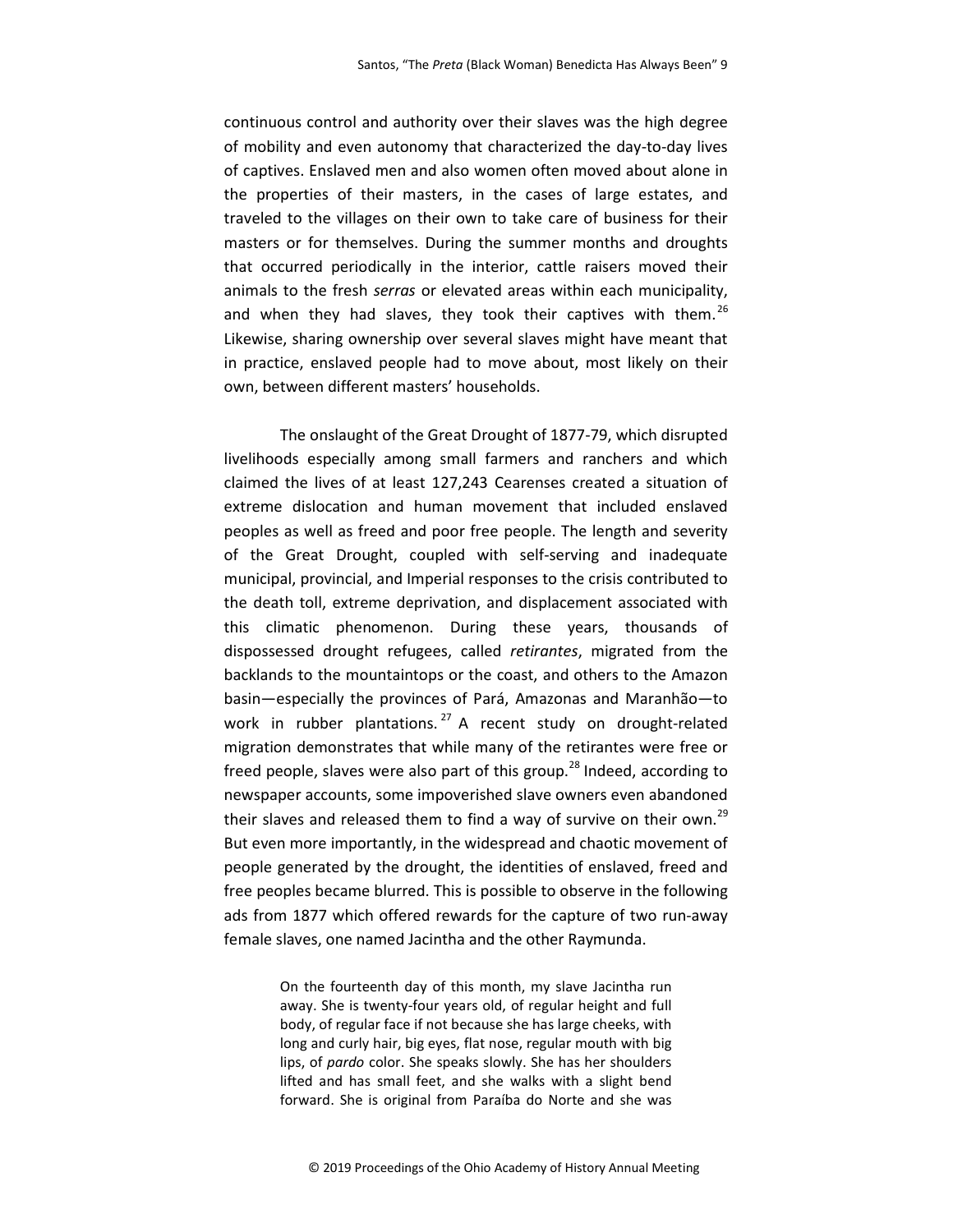bought from Mr. Candido Francisco Carneiro Monteiro of Icó. It is believed that she is trying to pass as a retirante, and because of it, it is probable that she is in the outskirts of this city, with the goal of emigrating outside of the province. $30$ 

On Tuesday 28<sup>th</sup> of last month, the slave Raymunda disappeared from the house of the undersigned. Her skin color is almost black. She has short frizzy hair and is short. She has marks of two scratches in one of her cheeks. She speaks in a singing manner. She feigns humility. She has a slight Italian accent when she speaks, perhaps because she belonged to one when she lived in Assaré… It is supposed that she is concealing herself in some house in this capital city, advised by someone, and with illicit intentions… Or perhaps she might be acting as if she is a retirante and might be receiving aid in a drought refugee camp... $31$ 

## Enslaved Women, Men and Children Challenge a Precarious Institution

The precariousness of mastery in the hinterlands was related to climatic, geographic and social conditions at the local level and to the structural legal ambiguity of enslavement as a whole in the Brazilian Empire. Yet, the strategies of enslaved people and, in the cases analyzed here, of women and children of African descent who sought spaces of autonomy and freedom also contributed to the increasingly ineffective exercise of the authority of slave masters. Indeed, the same documents that reveal the institution of slavery at work in the backlands of Ceará demonstrate the initiative of enslaved women and children and the ways in which they used the particular conditions of their enslavement to search for freedom or at least a minimum level of autonomy. The case of the slaves Jacintha and Raymunda above are illustrative of this. They took advantage of the general dislocation generated by the drought to run away from their masters. Since many slaves took on the identity of retirantes to flee their captivity and attempt to move away to the provinces of the North, it is highly likely that Jacintha and Raymunda did the same, as their owners suspected, and that they did join retirante camps to receive aid until they left Ceará.

Another strategy that at least some enslaved women used to conquer spaces of autonomy and even freedom in the Cearense hinterlands was to take advantage of the late-nineteenth century Imperial legislation designed to change relations between masters, slaves and the state, to demand the legal right to emancipation. Just like their enslaved counterparts who lived in the city of Rio de Janeiro and other regions of the Southeast, enslaved women of the sertão, like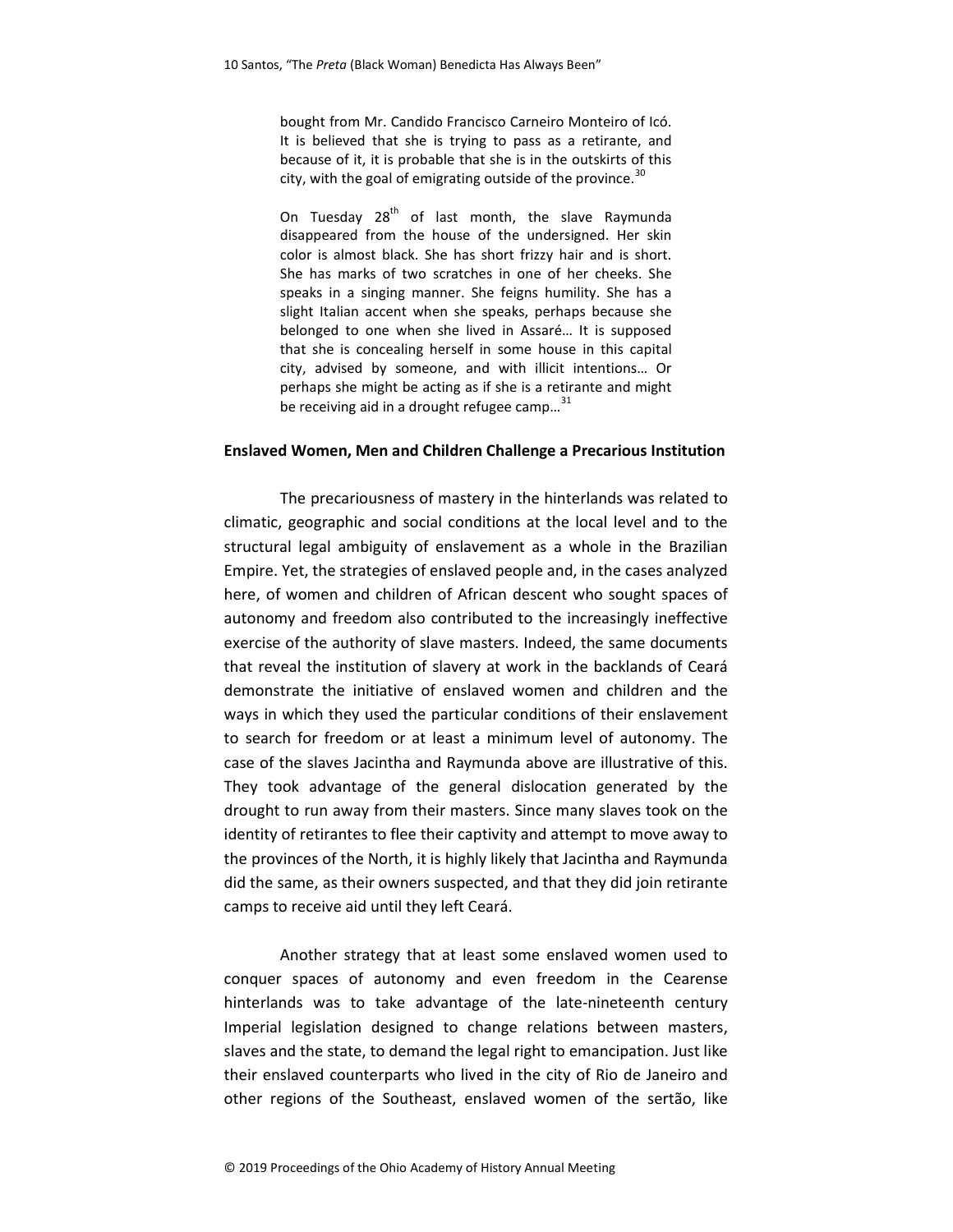Benedicta and Joaquina, were aware that the failure of their masters to register them as slaves could grant them their freedom after the passing of the 1871 Free Womb Law. $^{32}$  Thus, as soon as the time stipulated by the law had passed, they ran away and then appealed to the authorities so they could be declared freed. It is precisely to reverse such decisions that slaveholders Dona Margarida and Francisco Chagas Neponucemo pursued re-enslavement suits against these women.<sup>33</sup> As Nogueira has shown, the increasing judicial awareness on the part of enslaved women in the nineteenth-century sertão was related to the fact that they were not necessarily isolated. Instead, they maintained relations with other slaves, freed and free peoples, and often with previous slave owners or other more influential persons or families who could help them, protect them, or provide crucial information about changing legislation.<sup>34</sup> Thus, enslaved women like Benedicta and Joaquina in all likelihood were aware not only of the political possibilities that began to open for slaves due to the 1871 Law but also of the fact that at least some local authorities and judges began to willingly intrude state power into what until then had been constructed as a private relationship between masters and slaves.<sup>35</sup> Indeed, in 1874 Dona Margarida lost her re-enslavement suit against Benedicta and Damiana because she was unable to prove that she had the legal right of dominion and that the failure to register the slaves was not her fault. In 1875, Dona Margarida appealed that verdict to the Court of Appeals in Fortaleza, but lost that case as well. $36$ 

 Newspaper advertisements offering rewards for the capture of run-away slaves are useful sources to observe the ways in which the conditions of their enslavement shaped the strategies that enslaved women and children devised to make moves towards autonomy or freedom. Two studies that have used run-away slave ads as primary source material in the Cearense backlands during the second half of the nineteenth century have demonstrated that as whole, more enslaved men than women with children ran away.<sup>37</sup> This situation has been noted for other regions of Brazil and the slaveholding Americas. The practice of linking reproduction and nurturing of infants and children to slave mothers and not fathers, the cultural ideas about women's longdistance mobility, and the particular dangers that fugitive women and little children of African descent could face on their own, including the risk of re-enslavement and sexual violence, shaped a lower rate of flight for enslaved women.<sup>38</sup> Even though the ads describe the more common male experience of running away, thus obscuring the fact that the Cearense enslaved population of the late nineteenth-century was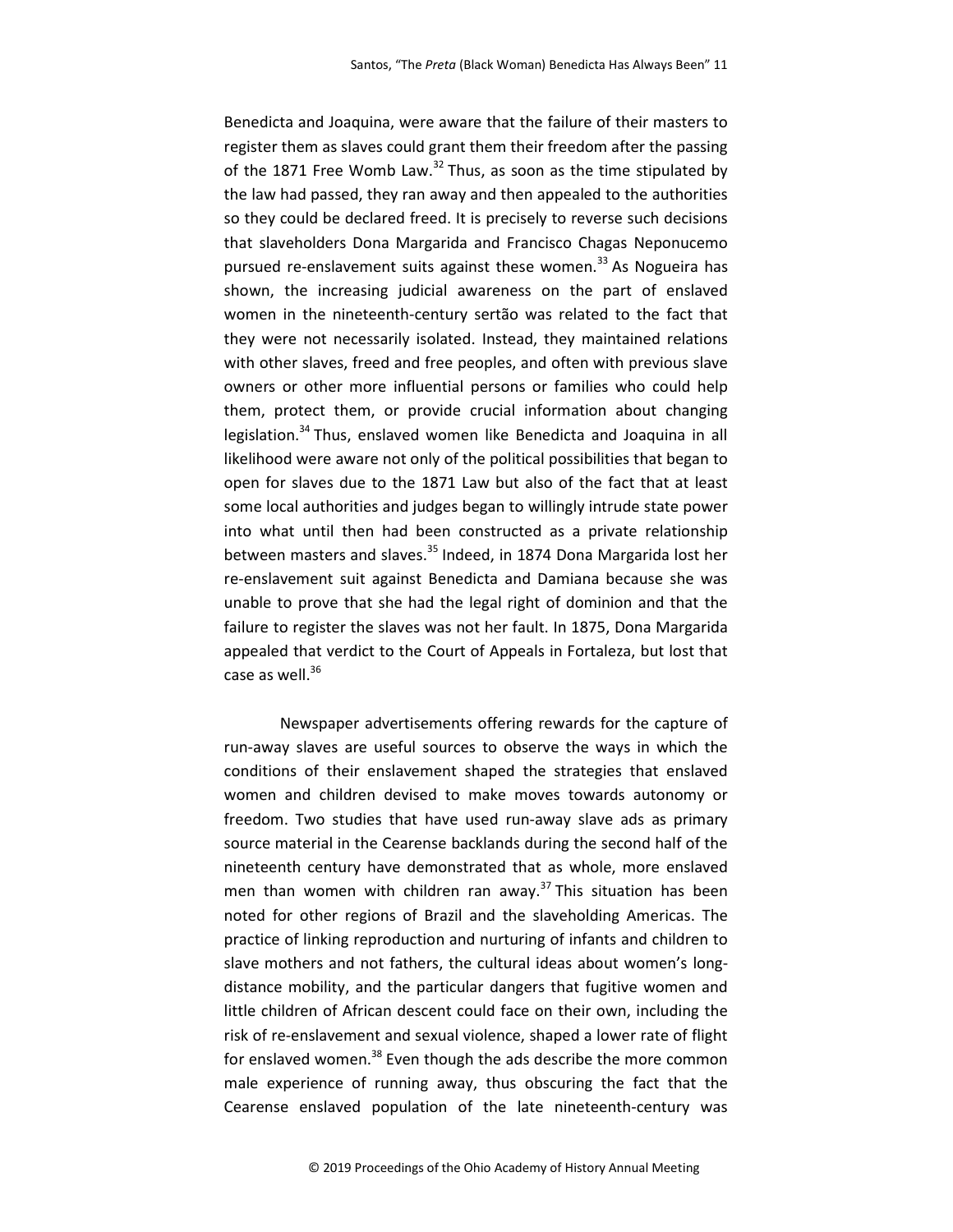predominantly female and young, they are still useful to examine the particular ways in which enslaved women and children sought autonomy and freedom.

From the collection of run-away slave ads from six Cearense newspapers reproduced by Oswaldo de Oliveira Riedel that I use here, we can observe that to facilitate their escape, enslaved men often stole horses, mules, knives, rifles or other weapons from their masters.<sup>39</sup> Only one ad featuring an enslaved woman named Margarida mentioned that she carried a rifle that she often used to hunt. $40$  Evidently, enslaved people were inserted within their regional cultural contexts in which longer-distance travel and the use of violence by men, including freed and poor free men of color, were common. As I have shown elsewhere, male violence was often sanctioned as a means to get the upper hand in interactions for resources or power in the hinterlands. $^{41}$  The run-away ads featuring men also commonly describe these slaves' occupations, including carpenter, bricklayer, shoemaker, blacksmith, and joiner. In several cases, the ads mention that these slaves were cantadores or popular poets, as well. $42$  It is highly likely that these men would use the skills that they had acquired, including making versos, as they attempted to live as free or freed peoples. By contrast, the run-away ads featuring women do not specify occupations, except in a few cases, such as the one of the slave Margarida, who was a shoemaker, fisherwoman, hunter and also worked in agricultural fields. The absence of descriptions of occupations in these ads reflects the reality that enslaved women in the sertão, unlike enslaved women in larger cities like Rio de Janeiro, provided many different types of services for their masters and did not work only on domestic activities or as street vendors.<sup>43</sup>

In the case of women, the run-away ads more often detail the social relations with *amasios* (consensual husbands), husbands, other men, and in some cases former slave owners that these enslaved women relied on to facilitate their escape. For instance, according to an ad placed in 1880, a couple of married slaves named Raymundo and Margarida, about forty years of age each, ran away with their two children who were *ingenuos*, or born free.<sup>44</sup> An ad placed in Fortaleza in 1870 depicts the slave Mariana, twenty years of age, who had run away from the house of her owner. He suspected that Mariana was "hiding in Lagoinha, where she had some acquaintances or that she continued to the village of Arraial, where her previous masters lived."<sup>45</sup> Another ad describes the slave Maria, nineteen or twenty years of age, who ran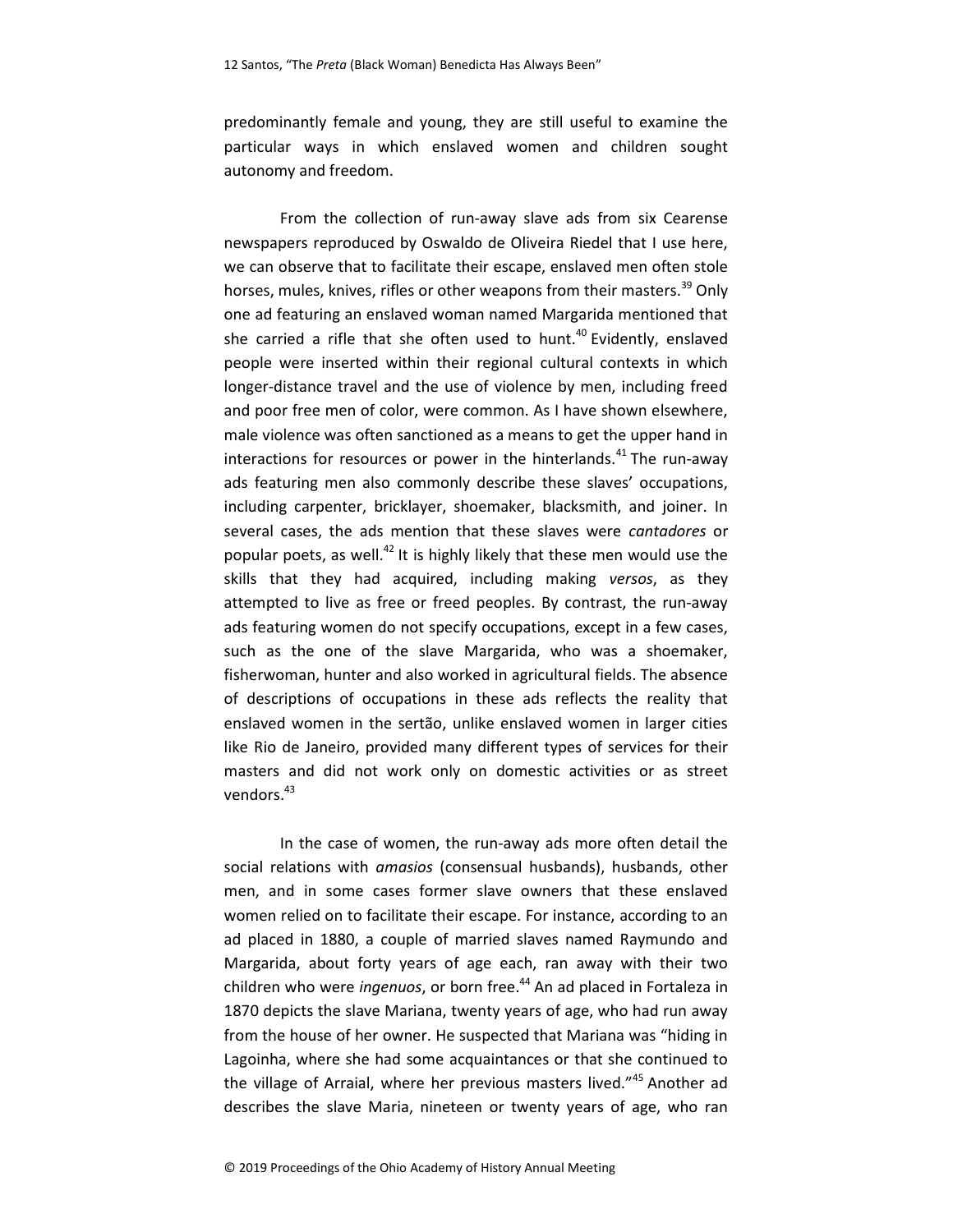away when she was eight-months pregnant. Her owner believed that Maria was hiding in the house of a slave who had recently arrived from Inhamun and who was handling his owner's cattle in the market. $46$ 

Like their counterparts in Rio de Janeiro, Cearense enslaved women, as well as enslaved men and even children, as we will see, used the increasing ambiguity in the determination of the status of people of color characteristic of the post-1831 years to try to live away from their masters by passing themselves as freed. As Chalhoub, has argued, the lives of enslaved, freed and free people of color in Rio de Janeiro were shaped by the ambiguous reality that slave emancipation, through changes in laws, judicial activism, slave initiatives for freedom, and abolitionism, coexisted with the legal and illegal practice of enslavement until  $1888<sup>47</sup>$  Thus, it is not surprising that the forty-year old enslaved woman Joaquina, featured in a run-away slave ad of 1856, regularly tried to "pass herself as an *africana livre*," or that the elderly slave Luiza often called herself forra or freed, and claimed that she had paid Rs.300,000 for her freedom.<sup>48</sup>

 The collection of run-away slave ads analyzed here includes a significant proportion of advertisements detailing the escape of young boys and male youths, ranging in ages from ten to eighteen years old, from those who claimed them as their masters. Of the total of 102 advertisements featuring men, sixteen describe fugitive young boys and male youths. Remarkably, advertisements for the capture of boys who ran away on their own began to appear consistently in the collection in the year 1865 and became more common during the 1870s and particularly during the drought years.<sup>49</sup> The considerable representation of young boys in the ads corresponds to the demographic structure of slaveholding in the second half of the nineteenth century, when enslaved women, who were often mothers, and children constituted the majority of the slaves in the interior. This numbers do not only reflect the creole slave society that persisted in Ceará into the late nineteenth century but also the fact that enslaved men, particularly of the ages of 16 to 25 years old, constituted the majority of slaves exported from Ceará to the Southeast in the internal trade.<sup>50</sup>

These ads impress by showing how young boys of African descent carried the violent marks of slavery (scars of lashings, burns, and beatings, scratches, missing teeth, missing fingers) in their bodies at such young ages. For instance,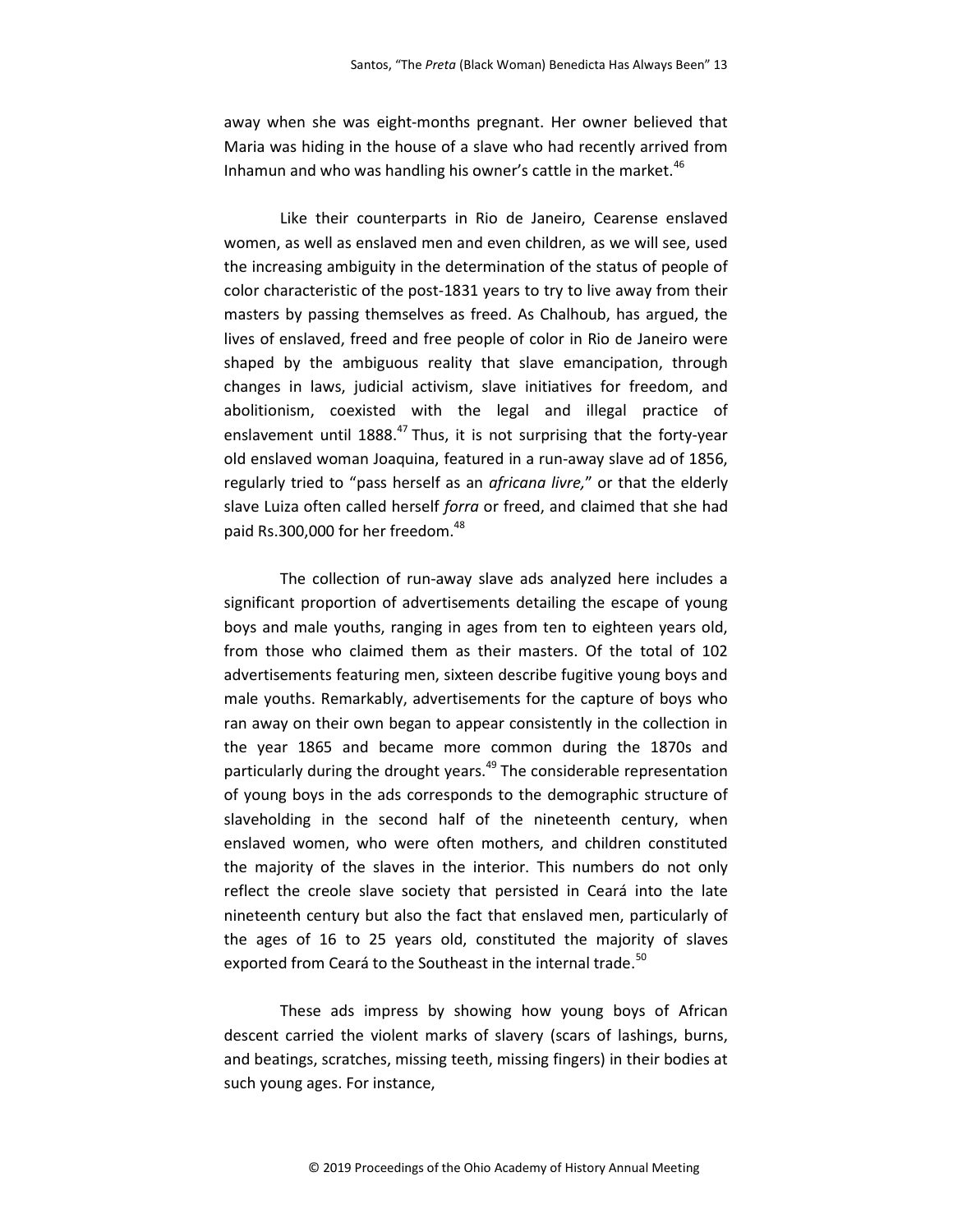On the  $31<sup>st</sup>$  of December of this year, a slave named Manoel disappeared from the house of the signer. His color is mulatto, of 12 to 13 years of age. He has the following characteristics: big head, fine hair, large and salient eyes, big ears, pointy noise, where he has a big scar… This slave is natural from Banabuiú and has run away several times with the objective of returning there. He is accustomed to changing his name and saying that he is forro (freed). He already has been in the house of João Baptista Machado in the Sítio Grande, on the riverside of the Pacotí, where he stayed for several months. He also has stayed in the house of Mr. Porfirio Theophilo, in the village of Acarape...<sup>51</sup>

Nevertheless, as this ad demonstrates, young enslaved boys like Manoel also took advantage of the ambiguity in the determination of the legal status of people of color to attempt to free themselves from their masters, if only during a period a time, by claiming to be freed and running away. Young boys who were enslaved could also seize the opportunity of a new sale to run away from their new masters and return to their locations of origin. This was the case of a twelve-year old enslaved boy who run away from Fortaleza where his new owner had taken him. The advertisement offering gratification for his capture noted that it was widely believed that the young boy had returned to São Francisco, where he had been purchased, and where his brothers and mother lived. Even though this description comes from the perspective of the slave owner, it alludes to the importance of family ties, and particularly of ties between mother and child, for a young enslaved boy. Thus, it is highly plausible that this boy indeed returned to São Francisco in search of his mother and siblings.<sup>52</sup>

 Some enslaved boys used the landscape of the sertão, with its liminal and confusing qualities, where slaves and freed people moved about on their own, to stay away from their masters. For instance, the fourteen-year old slave Joaquim had run away from the house of his master in Fortaleza in 1868. According to the ad that the slaveowner placed in the Pedro II newspaper in November of 1870, Joaquim had been away for two years and had been sighted in the interior villages of Arronches, Souré, Cauipé and in the mountainous village of Maranguape. In fact, the slaveowner noted that Joaquim was "a cunning slave."<sup>53</sup>

## **Conclusion**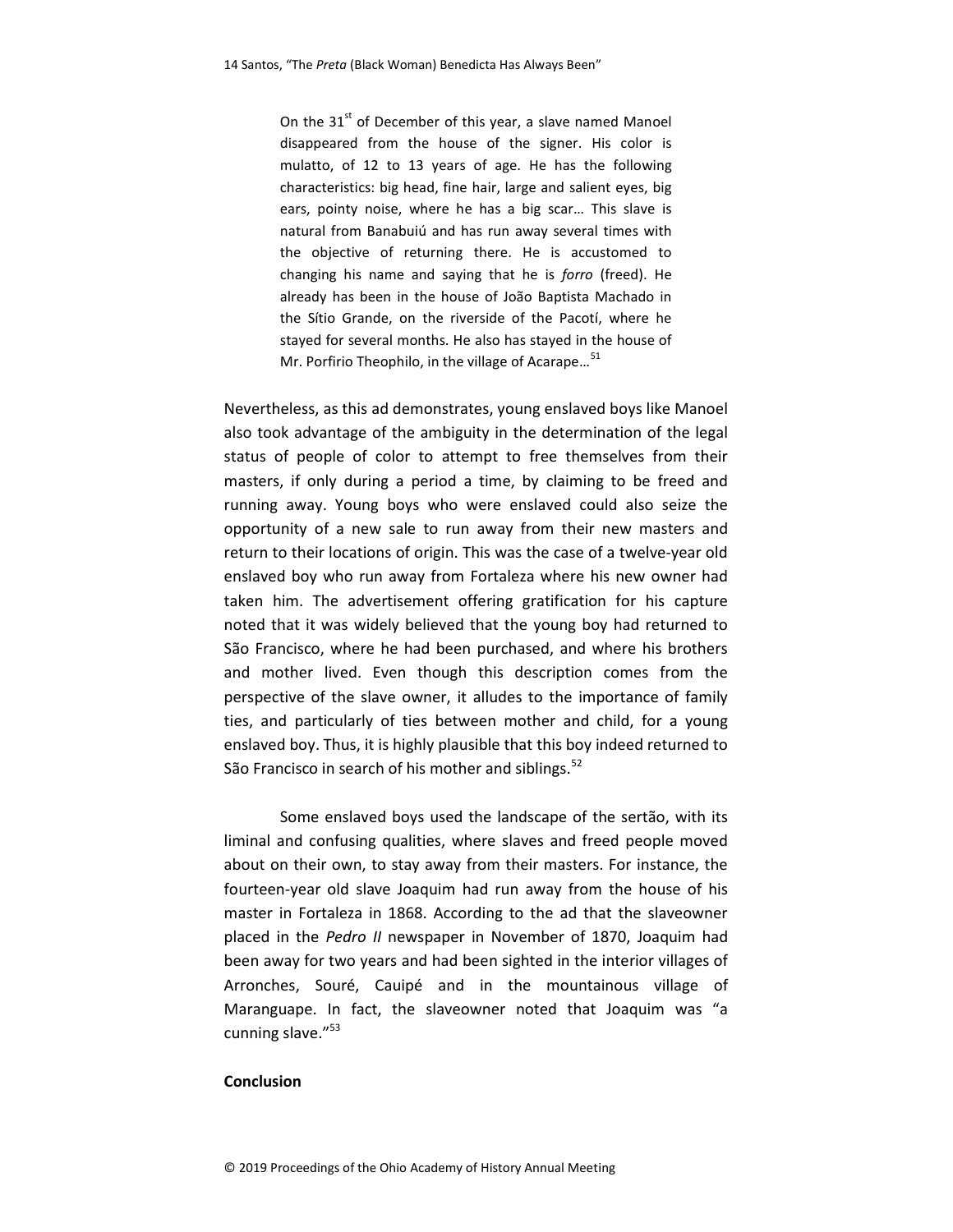In the 1874 re-enslavement suit against Benedicta and Damiana, Dona Margarida attempted to prove that she had rights of ownership and dominance by claiming that "the preta Benedicta" had "always been" her slave. This assertion points to the persistence of the institution of slavery in the backlands of Ceará into the late nineteenthcentury and to the construction of racial difference associated with the enslavement of people of African descent, even in a society characterized by racial mixing among all its population. This declaration depicts a master's dominion over a slave as a timeless right precisely at the moment when slave owners' legal and practical hold over their slaves became increasingly unstable and precarious. The structural vagueness that characterized the practice of enslavement in Brazilian law since 1831 and the consequent ambiguity in the determination of the status of people of color operated in the Cearense hinterlands as it did in the Imperial court. Even more, the local features of enslavement in this distant, drought-prone landscape, including small slaveholding units, communal slave ownership, high mobility of slaves, within a context of declining slave numbers and declining fortunes of slave owners, intensified the precariousness of slave mastery. Nevertheless, through their initiative and the actions they undertook to live more autonomous or free lives, enslaved women and children—who by the late nineteenth-century represented the majority of the persisting enslaved population—made the practice of enslavement even more precarious and unstable. Indeed, enslaved women and children used the conditions of their enslavement to shape their strategies for autonomy and freedom. By blurring their identities with those of freed peoples or retirantes, running away to demand their legal right to freedom, moving about in the liminal space of the sertão, and establishing relationships with men who could protect them when they left their masters, enslaved women and young boys of African descent contributed to the destabilization of slavery in the backlands of the late nineteenth century.

l

 $^{1}$  Ação de Escravidão, 1874. Dona Margarida Ferreira de Jesús against Benedicta and Her Daughter Damiana. Caixa Relação de Fortaleza, 1881, Arquivo Público do Estado do Ceará, hereafter APEC.

 $2$  The term *Cearense,* which is used throughout this essay, refers to a resident of Ceará. As an adjective, the term means having to do with or relative to Ceará.

 $^3$  See e.g., Keila Grinberg. *Liberata, a lei da ambigüidade: as ações de liberdade* da Corte de Apelação do Rio de Janeiro no século XIX. (Rio de Janeiro, Relume Dumará, 1994); "Freedom Suits and Civil Law in Brazil and the United States," Slavery and Abolition 22, no. 3 (December, 2001): 66-82, "Senhores sem escravos: a propósito das ações de escravidão no Brasil Imperial," Almanack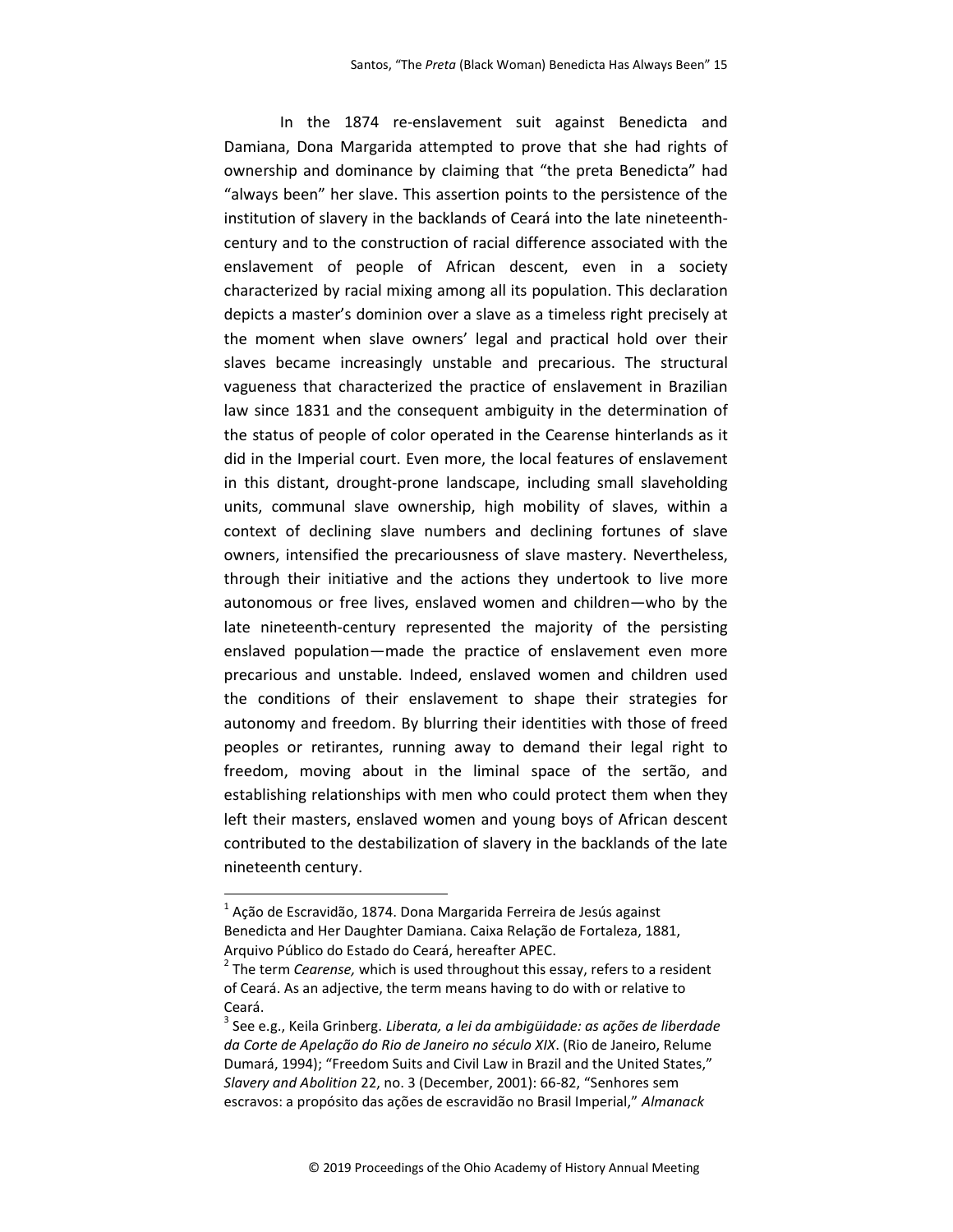l

Brazilienze 6 (November 2007): 4-13; Beatriz Mamigonian, Africanos Livres: A abolição do trafico de escravos on Brasil (Rio de Janeiro: Companhia das Letras, 2017); Sidney Chalhoub, Visões da Liberdade: uma história das últimas décadas da escravidão na corte (São Paulo: Companhia das Letras, 1990), Machado de Assis: Historiador (Rio de Janeiro: Companhia das Letras, 2003), and A força da escravidão: Ilegalidade e costume no Brasil oitocentista (Rio de Janeiro: Companhia das Letras, 2012); Hebe Mattos, Das cores do silêncio (Rio de Janeiro: Nova Fronteira, 1998), among others.

4 See, e.g., Luiz Mott, Piauí colonial: População, economia e sociedade (Teresina: Projeto Petrônio Portella, 1985); Miridan Britto Knox Falci, Escravos do sertão: demografia, trabalho e relações sociais. Piauí, 1826-1888 (Teresina: Fundação Cultural Monsenhor Chaves, 1995); Diana Soares de Galliza, O declínio da escravidão da Paraíba (1850-1888) (João Pessoa: Editora Universitária UFPb, 1979); José Hilário Ferreira Sobrinho,"Catirinha, minha nêga, tão querendo te vendê…": escravidão, tráfico e negócios no Ceará do século XIX (Fortaleza: Secretaria de Cultura, 2011); Pedro Alberto de Oliveira Silva, História da escravidão no Ceará (Fortaleza: Instituto do Ceará, 2011).  $<sup>5</sup>$  Slave marriages were allowed during the colonial and imperial periods. The</sup> 1707 Constituições Primeiras, a compilation of Catholic Diocesan laws for the Portuguese colony in Brazil, stated that slaves could marry other slaves or free people. The law also admonished masters not to separate enslaved spouses, while it recognized the masters' right to their slave property and the obligation of the slave to continue serving a master, even if this service would separate a slave from his or her spouse. In practice, the private authority of a slave owner mediated the opportunity of slaves to marry and create families that was sanctioned by canon law. Private authority or customary right also allowed masters to separate enslaved families throughout most of the slaveholding years. Until 1869, no law prohibited slave owners to separate husband and wife or enslaved parents from their children, despite the Church's admonishments to encourage slave marriages. Sandra Lauderdale Graham, Caetana Says No: Women's Stories from a Brazilian Slave Society (Cambridge: Cambridge University Press, 2002), 26-32. On enslaved families in the backlands of Ceará, see Lindemberg Segundo, "Para além do cativeiro: Batismo, compadrio e casamento como símbolos da dinâmica social entre cativos e livres na freguesia de Limoeiro/província do Ceará (1862-1872)," Outros Tempos 5, no. 5 (Junho, 2008): 76-93; Ana Sara Ribeiro Parente Cortez, "Cabras, caboclos, negros e mulatos: A família escrava no Cariri Cearense (1850-1884)" (Ph.D. diss., Universidade Federal do Ceará, 2008); Raimundo Nonato Rodrigues de Souza, "'Minha riqueza é fruto do meu trabalho:' Negros de cabedais no Sertão do Acaraú" (Ph.D. diss., Universidade Federal do Ceará, 2015).

 $^6$  On abolitionism in Ceará, see Paulo Henrique Souza Martins, "Esvravidão, Abolição e Pós-Abolição no Ceará: sobre histórias, memórias e narrativas dos últimos escravos e seus descendentes no sertão cearense." (M.A. thesis, Universidade Federal Fluminense, 2012).

 $^7$  Martha S. Santos, "Mothering Slaves, Labor, and the Persistence of Slavery in Northeast Brazil: A Non-Plantation View from the Hinterlands of Ceará, 1813- 1884," Women's History Review, online (June 2017): 1-18.

 $^8$  Antonia Márcia Nogueira Pedraza, "Desventuras de Hypolita: luta contra a escravidão ilegal no sertão (Crato e Exu, século XIX)," (M.A. Thesis: Universidade Federal do Rio Grande do Norte, 2013).

 $^9$  Ação de Escravidão, 1874. Dona Margarida Ferreira de Jesús, APEC.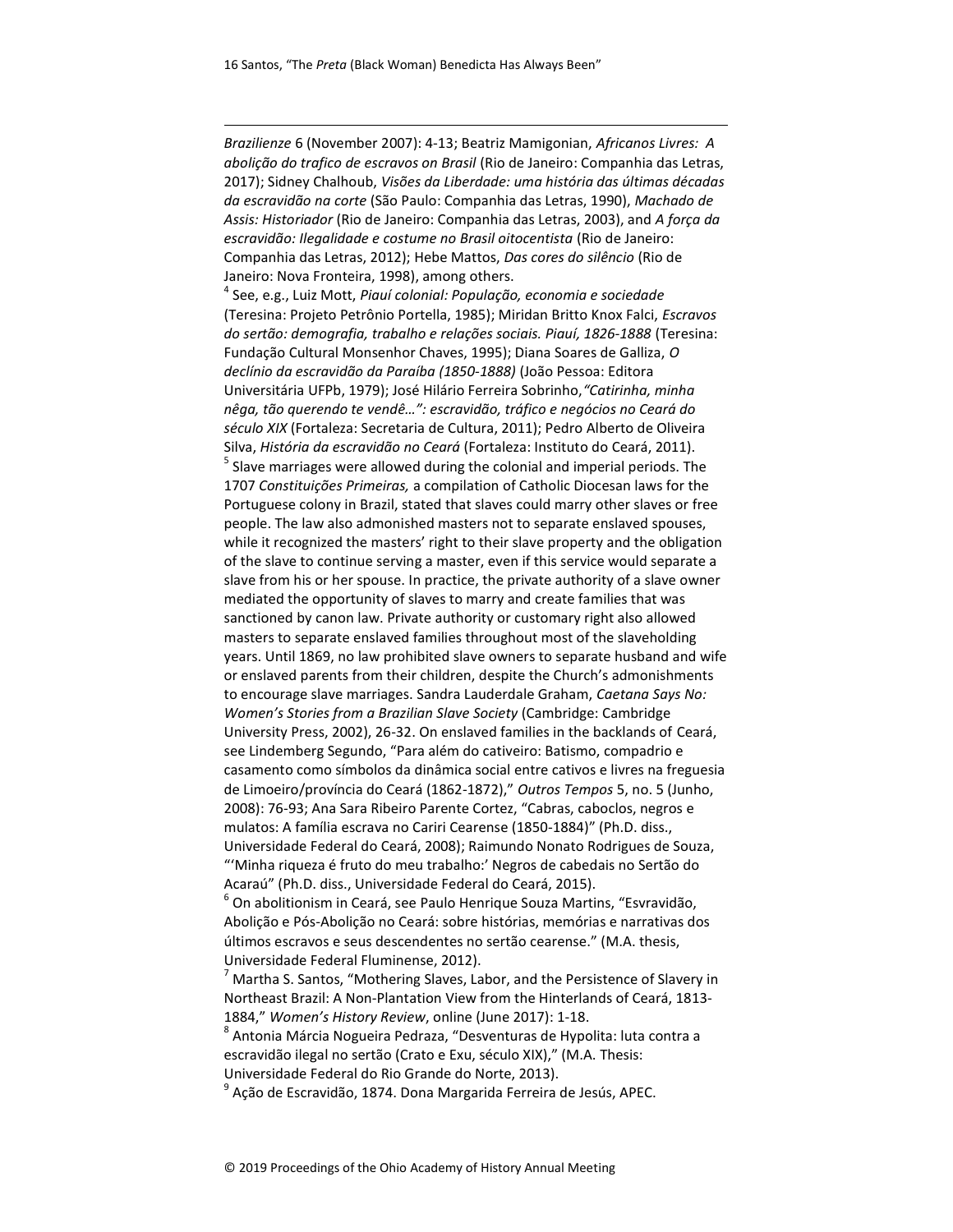<sup>10</sup> See fn. 3 above.

l

 $11$  The term africanos livres, which literally translates as free Africans or liberated Africans, was applied to Africans transported to Brazil illegally after passage of the 1831 law. The law, which prohibited the slave trade, also declared all smuggled African slaves freed upon entry to Brazil. Despite the use of the word free, africanos livres who entered Brazil were enslaved, until 1850, when a second law finally abolished the slave trade.

 $12$  Mamigonian, "O Estado nacional e a instabilidade da propriedade escrava: a Lei de 1831 e a matrícula dos escravos de 1872," Almanack, Guarulhos 2 (2d semester, 2011): 20-37.

<sup>13</sup> Chalhoub, Machado de Assis, 208-18.

 $14$  Chalhoub, A força da escravidão; Mamigonian, Africanos Livres.

<sup>15</sup> Ação de Escravidão, 1874. Dona Margarida Ferreira de Jesús, APEC.

<sup>16</sup> Rebecca Scott, "Social Facts, Legal Fictions, and the Attribution of Slave Status: The Puzzle of Prescription" Law and History Review 35, no. 1 (2017): 1. <sup>17</sup> Martha S. Santos, Cleansing Honor with Blood: Masculinity, Violence, and

Power in the Backlands of Northeast Brazil, 1845-1889 (Stanford: Stanford University Press, 2012): 38, 130-32, and "Mothering Slaves;" Nogueira, "As desventuras," 63.

 $18$  Nogueira, "As desventuras," 64.

<sup>19</sup> Grinberg, "Senhores sem escravos," 4-13.

<sup>20</sup> Edson Holanda Lima Barbosa, "'Ela diz ser cearense': Escravos e retirantes contra as correntes do tráfico interprovincial entre fronteiras do Norte (1877- 1880)," in Tornando-se livre: Agentes históricos e lutas sociais no processo de abolição, orgs. Maria Helena Machado and Celso Castilho (São Paulo: Editora da Universidade de São Paulo, 2015); Silva, História, 121.

<sup>21</sup> Ação de Escravidão, 1874. Dona Margarida Ferreira de Jesús, APEC.

<sup>22</sup> Martha S. Santos, "Recreating Patriarchy in Northeast Brazil: Widows, Property Rights, and Gender Inequality in the Backlands of Ceará, 1845-1889,"

Luso-Brazilian Review 51, no. 2 (2014): 155.

<sup>23</sup> Santos, "Mothering Slaves."

<sup>24</sup> Carta testemunhavel da cidade de Maranguape, A liberta Joaquina por seu curador, Tribunal de Apelação, pacote 93, 538, 1866-1874, APEC.

<sup>25</sup>O Araripe, 29 May 1858, 2-4.

<sup>26</sup> Nogueira, "As desventuras", 63; Santos, Cleansing Honor, 88.

<sup>27</sup> Santos, *Cleansing Honor*, 125-130.

<sup>28</sup> Barbosa, "Ela diz ser cearense," 105-126.

<sup>29</sup> Santos, "Mothering Slaves," 1-2.

<sup>30</sup>Cearense, 20 September 1877.

 $31$ Pedro II, 18 October, 1878, 4.

<sup>32</sup> Grinberg, Liberata, Chalhoub; Visões da Liberdade; Mattos, Das cores do silêncio.

<sup>33</sup> Ação de Escravidão, 1874. Dona Margarida Ferreira de Jesús; Carta testemunhavel da cidade de Maranguape, A liberta Joaquina, APEC

 $34$  Nogueira, "As desventuras," 25, 40, 65.

<sup>35</sup> Chalhoub, Visões da Liberdade and Machado de Assis.

<sup>36</sup> Ação de Escravidão, 1874. Dona Margarida Ferreira de Jesús, APEC

<sup>37</sup> Oswaldo de Oliveira Riedel, Perspectiva antropológia do escravo no Ceará (Fortaleza: Edições UFC, 1988), 102-175; Nogueira, "As desventuras," 82-83. See also Eduardo Campos, Revelações da condição de vida dos cativos do Ceará, 2d ed. (Fortaleza: Secretaria de Cultura e Desporto, 1984).